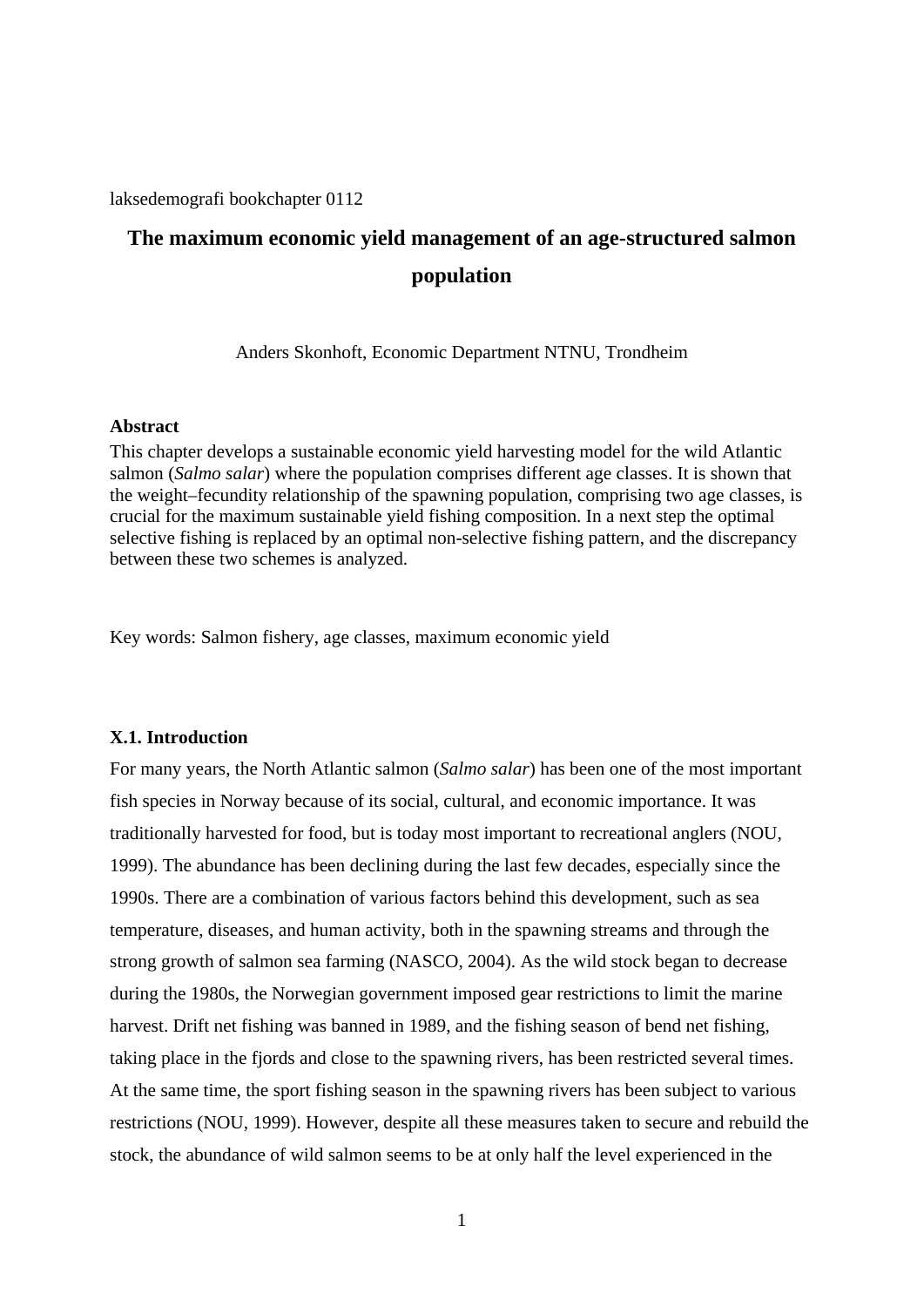1960s and 1970s. Today, farmed salmon is regarded as the main threat to the viability of the wild salmon population because of the spread of diseases through sea lice infection, escapees, and environmental pollution (Hindar et al., 2006, Liu et al., 2012).

Wild salmon fishing has been analyzed in many papers from an economic perspective (see, e.g., Routledge, 2001; Laukkanen, 2001; Olaussen and Skonhoft, 2008). These are all studies based on a biomass approach where 'a fish is a fish', while Kulmala et al. (2008) studied numerically an age-structured dynamic salmon model. The age model formulated in this chapter is much simpler than that of Kulmala et al. as we aim to say something *analytically* about the basic driving forces behind a harvest composition that maximizes the economic yield (*MEY*). For this reason, only biological equilibrium is considered. The analysis has similarities with Reed (1980) and Getz and Haight (1988), but we study a different biological system in which all the spawning fish, i.e., salmon, die after spawning. This contrasts with Reed's model, where a fixed fraction of the spawning fish (e.g., cod) survives, and enters an older year class after spawning. While our analysis is directly related to Atlantic salmon, we will find that it fits various Pacific salmon species, such as pink and chum salmon, which also die after spawning (see, e.g., Groot and Margolis, 1991).

This chapter is organized as follows. In section two the population model is formulated, and where we consider two spawning, and hence two harvestable, age classes. In section three, we find the maximum sustainable economic yield fishing policy. The economic benefit of our selective harvesting scheme is next in section four compared to a uniform fishing pattern. The theoretical reasoning is numerically illustrated in section five while section six finally summarizes and concludes this chapter.

## **X.2. Population model**

Atlantic salmon is an anadromous species that has a complex life cycle with several distinct phases. Freshwater habitat is essential in the early development stages, as this is where it spends the first one to four years from spawning to juvenile rearing before undergoing smoltification and seaward migration. Then, it stays for one to three years in the ocean for feeding and growing and, when mature, returns to its natal or 'parent' river to spawn. After spawning, most salmon die, as less than 10% of the female salmon spawn twice (Mills 1989). The Atlantic salmon is subject to fishing when it migrates back to its parent river. In Norway,

2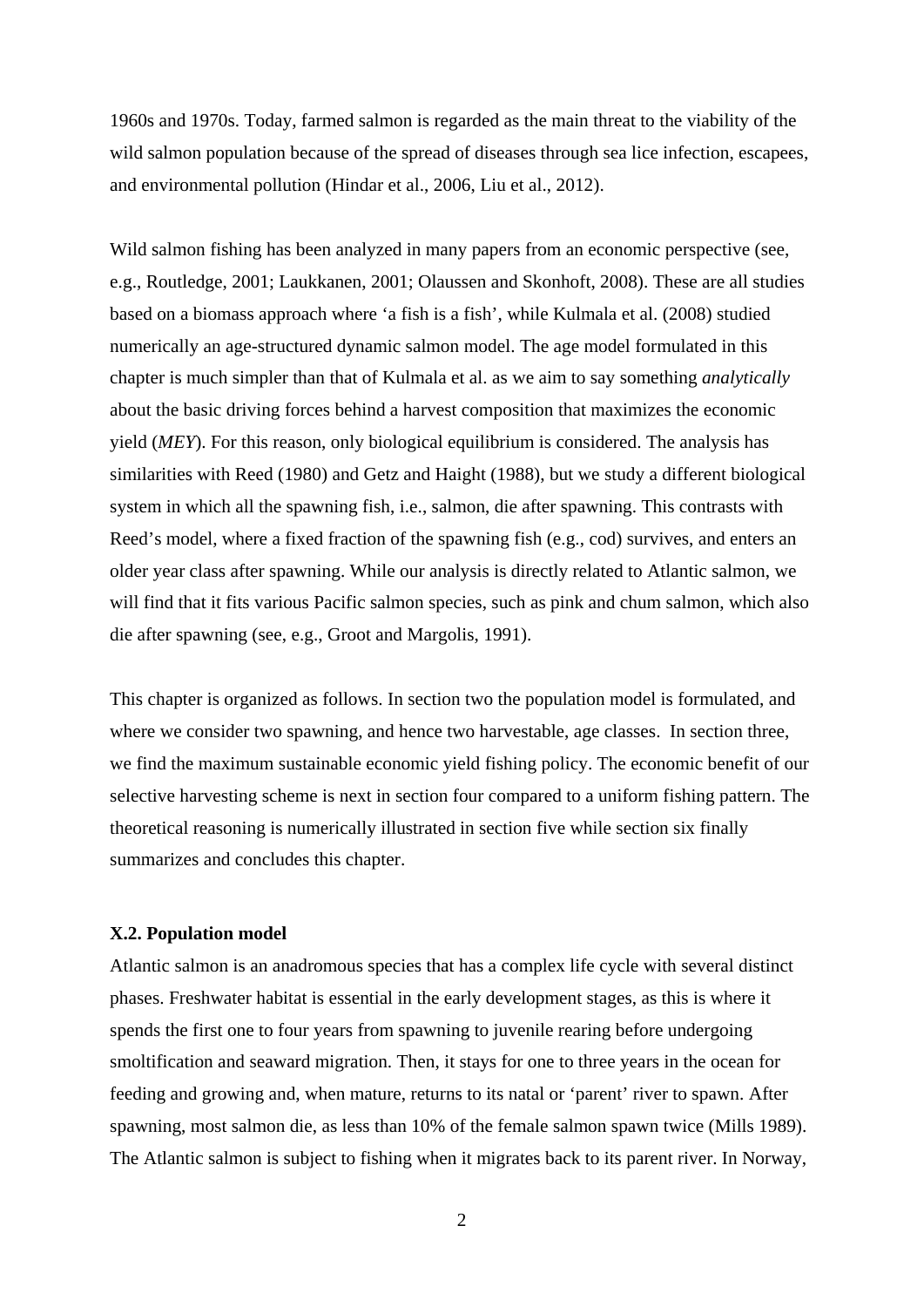most sea fishing takes place in fjords and inlets with wedge-shaped seine and bend nets. This fishing is commercial, or semi commercial. In the rivers, salmon are caught by recreational anglers with rods and hand lines. The recreational fishery is by far the most important from an economic point of view (NOU, 1999).

In what follows, a specific salmon population (with its native river) is considered in terms of a number of individuals at time *t* structured into recruits  $N_{0,t}$  ( $yr < 1$ ), three young age classes,  $N_{1,t}$  (1  $\leq$  *yr*  $\lt$  2 ),  $N_{2,t}$  (2  $\leq$  *yr*  $\lt$  3) and  $N_{3,t}$  (3  $\leq$  *yr*  $\lt$  4), and two adult, spawning classes  $N_{4,t}$  (4  $\leq$  yr  $<$  5), one sea winter (1SW) and  $N_{5,t}$  (5  $\leq$  yr  $\leq$  6), two sea winter (2SW). Recruitment is endogenous and density dependent, and the 2SW has higher fertility than the 1SW. Natural mortality is fixed and density independent and, as an approximation, it is assumed that the whole spawning population dies after spawning. It is further assumed that the proportion between the two adult age classes is fixed. This proportion may be influenced by a number of factors, such as type of river ('small' salmon river vs. 'large' salmon river) and environmental factors (NOU, 1999). As fishing takes place when the fish returns back to its native river (see also above), only the adult spawning classes  $N_{4,t}$  and  $N_{5,t}$  are subject to fishing.

With *B<sub>t</sub>* as the size of the spawning population, adjusted for different fertility among the two spawning classes (see below), the stock recruitment relationship is first given by:

(1) 
$$
N_{0,t} = R(B_t)
$$
.

 $R(B<sub>i</sub>)$  may be a one-peaked value function (i.e., of the Ricker type) or it may be increasing and concave (i.e., of the Beverton-Holt type). In both cases, zero stock means zero recruitment,  $R(0) = 0$ . The number of young is next defined as:

$$
(2) \tN_{a+1,t+1} = s_a N_{a,t},
$$

where  $a = 0,1,2$ , and with  $s_a$  as the age-specific natural survival rate, assumed to be density independent and fixed over time.

As indicated, only the spawning classes are subject to fishing mortality (marine as well as river fishing). With  $0 < \sigma < 1$  as the fixed proportion of the adult stock that returns to spawn in the first year, the number of spawning fish of this part of the adult population (1SW) is: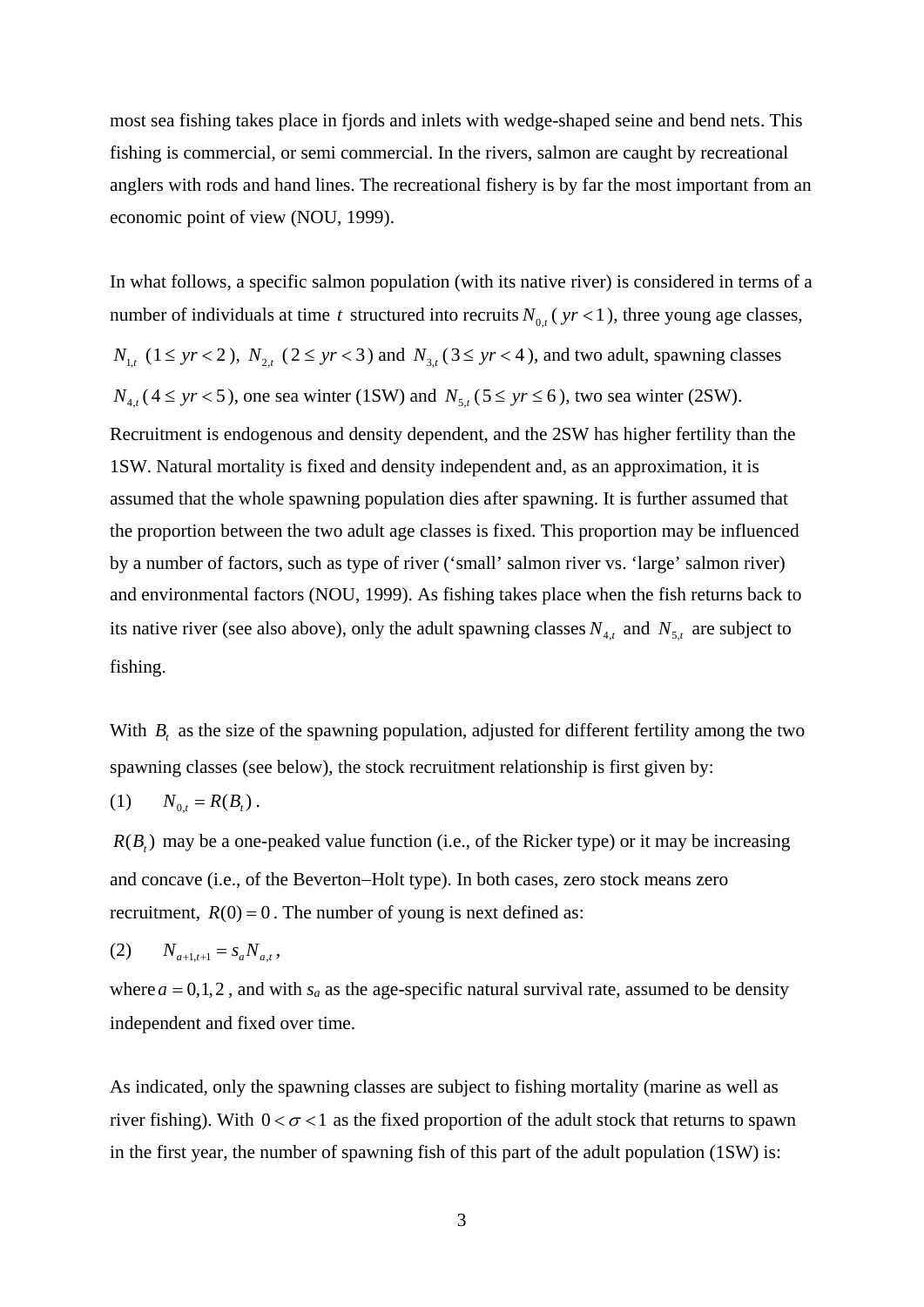(3) 
$$
N_{4,t+1} = s_3 N_{3,t} \sigma (1 - f_{4,t}),
$$

where  $f_{4,t}$  yields the fishing mortality. Accordingly,  $H_{4,t} = s_3 N_{3,t} \sigma f_{4,t}$  is the number of harvested 1SW fish in year  $t$ . As indicated, the parameter  $\sigma$  may depend on various factors, but is considered as fixed and exogenous. The rest of this cohort  $\tilde{N}_{4,t+1} = s_3 N_{3,t} (1 - \sigma)$  stays one year more in the ocean. When subject to natural mortality, as well as subsequent fishing mortality, on migration back to spawning in the home river, the size of the next year's spawning population (2SW) becomes:

(4) 
$$
N_{5,t+1} = s_4 \tilde{N}_{4,t} (1 - f_{5,t}).
$$

Hence,  $H_{5,t} = s_4 \tilde{N}_{4,t} f_{5,t}$  is the number of harvested 2SW salmon year *t*. With  $\gamma_4$  and  $\gamma_5$  as the fecundity parameters of the 1SW and 2SW stocks, respectively, and where 2SW is more productive,  $\gamma_5 > \gamma_4$ , the spawning population in year *t* may be written as

$$
B_t = \gamma_4 N_{4,t} + \gamma_5 N_{5,t}
$$
, or:

(5) 
$$
B_t = \gamma_4 s_3 N_{3,t-1} \sigma (1 - f_{4,t-1}) + \gamma_5 s_3 N_{3,t-2} (1 - \sigma) s_4 (1 - f_{5,t-1}).
$$

Equation (2) implies  $N_{3,t+3} = s_0 s_1 s_2 N_{0,t}$ , or:

(6) 
$$
N_{3,t+3} = sR(B_t)
$$
,

when also using equation (2) and where  $s = s_0 s_1 s_2$  comprises the previous years' survival rates. For given fishing mortalities, equations (6) and (5) yield a system of two difference equations of degree five for the two variables  $N_{3,t}$  and  $B_t$ .

As already indicated, we are concerned only with equilibrium fishing, or sustainable harvesting, in this paper. The population equilibrium for fixed fishing mortalities is defined for  $N_{3,t} = N_3$  and  $B_t = B$  for all *t* such that:

(5') 
$$
B = [\gamma_4 s_3 \sigma (1 - f_4) + \gamma_5 s_3 (1 - \sigma) s_4 (1 - f_5)] N_3,
$$

and

$$
(6') \qquad N_3 = sR(B) \, .
$$

In what follows, (5) is referred to as the *spawning constraint*, whereas (6) represents the *recruitment constraint*. An internal equilibrium ( $N_3 > 0$  and  $B > 0$ ) holds only if either  $f_4$  or  $f<sub>5</sub>$ , or both, are below one; that is, to exclude depletion, both mature classes cannot be totally fished down. Notice that this is a necessary but not sufficient condition. Figure X.1 illustrates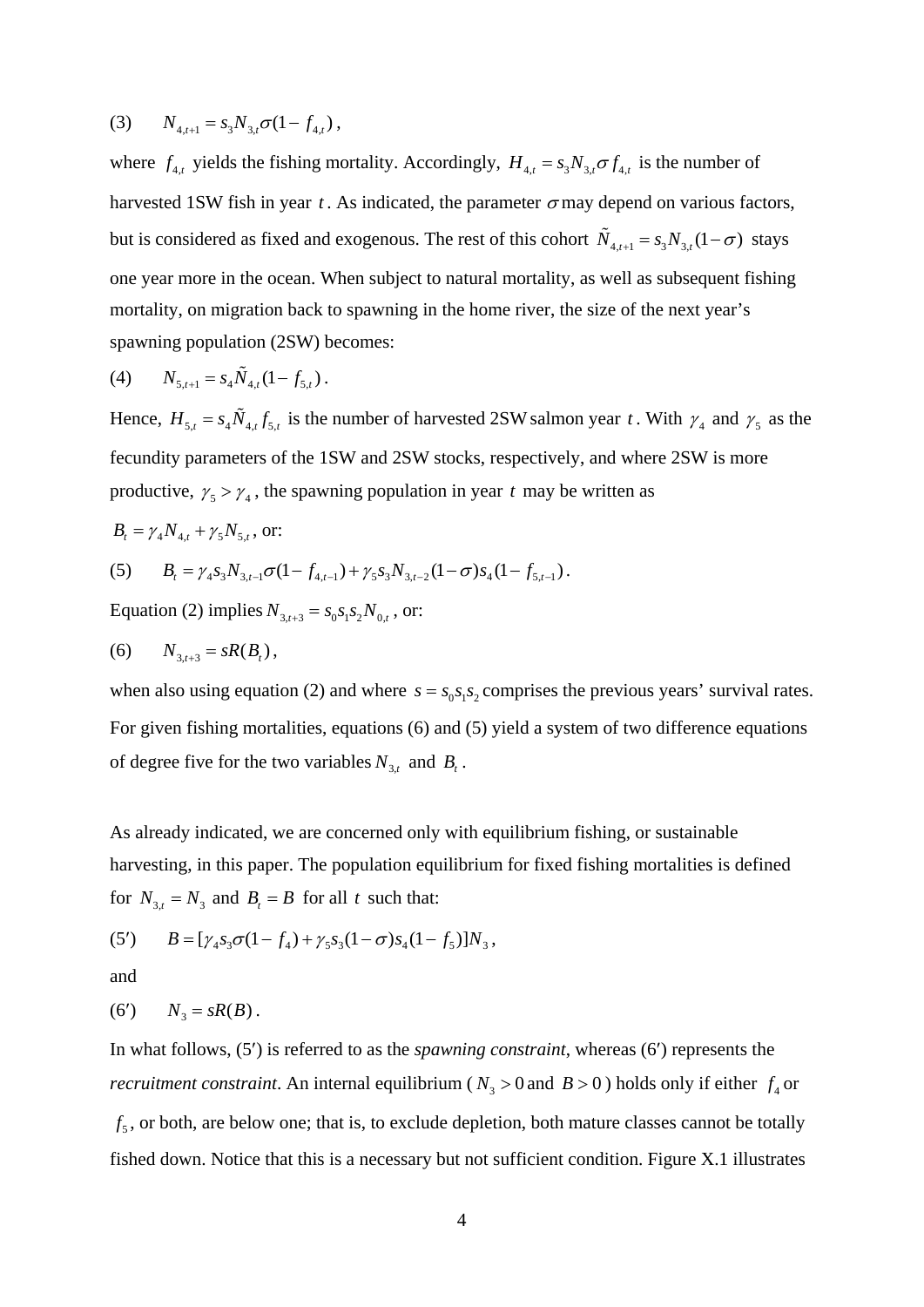the internal, unique equilibrium where the recruitment function is of the Beverton–Holt type, i.e.,  $R(0) = 0$ ,  $\partial R / \partial B_t = R' > 0$  and  $R'' < 0$  (see also numerical section).

Figure X.1 about here

#### **X.3. The maximum sustainable economic yield harvesting program**

We start to analyze the optimal sustainable harvesting program under the assumption of perfect selectivity. With  $w_5 > w_4$  as the fixed weights (kg per fish) of the young and old mature population, respectively, and  $p_5 \ge p_4$  as the fishing values (NOK per kg), and where the 2SW is at least as valuable as the 1SW (Olaussen and Liu, 2011),  $\pi = p_4 w_4 H_4 + p_5 w_5 H_5 = [p_4 w_4 s_3 \sigma f_4 + p_5 w_5 s_3 (1 - \sigma) s_4 f_5] N_3$  then describes the yearly revenue in our salmon fishery. Therefore, the maximum sustainable economic yield problem is defined by finding fishing mortalities that maximize  $\pi$  subject to the spawning constraint (5') and the recruitment constraint (6).

The Lagrangian of this problem may be written as

 $L = [p_A w_A s_3 \sigma f_A + p_5 w_5 s_3 (1 - \sigma) s_A f_5] N_3 - \lambda [N_3 - sR(B)]$  $-\mu{B - [\gamma_4 s_3 \sigma (1 - f_4) + \gamma_5 s_3 (1 - \sigma) s_4 (1 - f_5)]N_3}$ , where  $\lambda > 0$  and  $\mu > 0$  (both in NOK per fish) are the shadow prices of the recruitment and spawning constraints, respectively. Following the Kuhn–Tucker theorem (see, e.g., Sydsaether et al., 2005), the first-order necessary conditions (assuming  $N_3 > 0$  and  $B > 0$ ) are:

(7) 
$$
\partial L / \partial f_4 = N_3 (p_4 w_4 - \mu \gamma_4) \frac{\ge}{\lt} 0; 0 \le f_4 \le 1,
$$

(8) 
$$
\partial L / \partial f_5 = N_3 (p_5 w_5 - \mu \gamma_5) \frac{\ge}{\lt} 0; 0 \le f_5 \le 1,
$$

$$
(9) \qquad \partial L / \partial N_3 =
$$

$$
p_4 w_4 s_3 \sigma f_4 + p_5 w_5 s_3 (1 - \sigma) s_4 f_5 - \lambda + \mu [\gamma_4 s_3 \sigma (1 - f_4) + \gamma_5 s_3 (1 - \sigma) s_4 (1 - f_5)] = 0,
$$

and

$$
(10) \qquad \partial L/\partial B = \lambda s R'(B) - \mu = 0.
$$

Control condition (7) indicates that the fishing mortality of the ISW population should take place at the point where the marginal biomass value gain is equal, below or above its marginal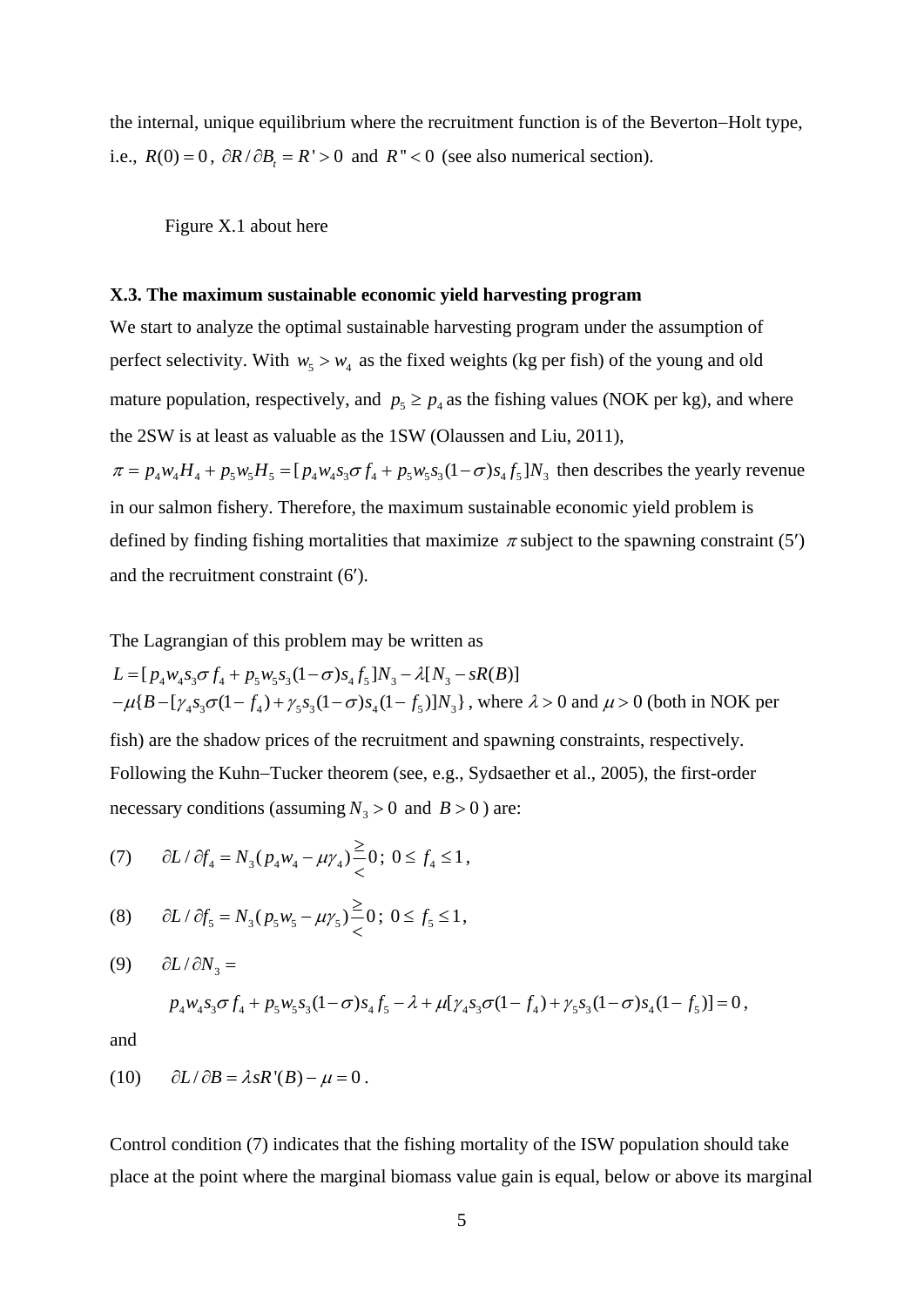biomass harvest loss, determined by the fecundity parameter and evaluated by the spawning constraint shadow price. Condition (8) is analogous for the 2SW. The stock condition (9) says that the harvestable population should be managed so that the recruitment constraint shadow price  $\lambda$  is equal to the total marginal harvest value gain plus the total marginal spawning biomass value gain, evaluated at its shadow price. Finally, stock condition (10) indicates that the recruitment growth, evaluated at its shadow price, should be equal to the spawning constraint shadow price  $\mu$ .

From the control conditions  $(7)$  and  $(8)$ , it is observed that only the weight value–fecundity ratio  $p_i w_i / \gamma_i$  ( $i = 4,5$ ) determines the fishing mortality and the fishing composition and, hence, no other factors play a *direct* role. This outcome differs from the seminal Reed (1980) paper, who found that weight together with natural mortality ('biological discounted' value) directly determined the fishing composition. As indicated, the reason for this discrepancy is the different biological characteristics of the fish stocks. While the mature fish die after spawning in our salmon model, the spawning fish survive and enter older age classes in the Reed model.

Weight and fertility are related and larger and older fish in most instances, if not always, indicate higher fertility (e.g., Getz and Haight, 1989). According to McGinnity et al. (2003), this relationship for wild salmon is described such that fertility is an increasing, strictly concave function of weight (and age) and hence the weight–fertility ratio *increases* with weight (see also numerical section below). With  $w_5 / \gamma_5 > w_4 / \gamma_4$  together with  $p_5 \ge p_4$  and hence a higher marginal value gain–loss ratio for fishing the 2SW spawning fish, the maximum sustainable yield harvesting policy, given by conditions (7) and (8), indicates a higher fishing mortality for the 2SW than the 1SW. This is stated as the following proposition:

*Proposition 1. With a higher weight-fecundity ratio for the old adult subpopulation, the maximum yield harvesting policy is governed by a higher fishing mortality of the old subpopulation.*

There are three possible cases, all corner solutions, that may represent this optimal policy: i)  $f_5^* = 1$  and  $0 < f_4^* < 1$ , ii)  $f_5^* = 1$  and  $f_4^* = 0$ , and iii)  $0 < f_5^* < 1$  and  $f_4^* = 0$  (superscript '\*' indicates optimal values). The spawning constraint (5'), written as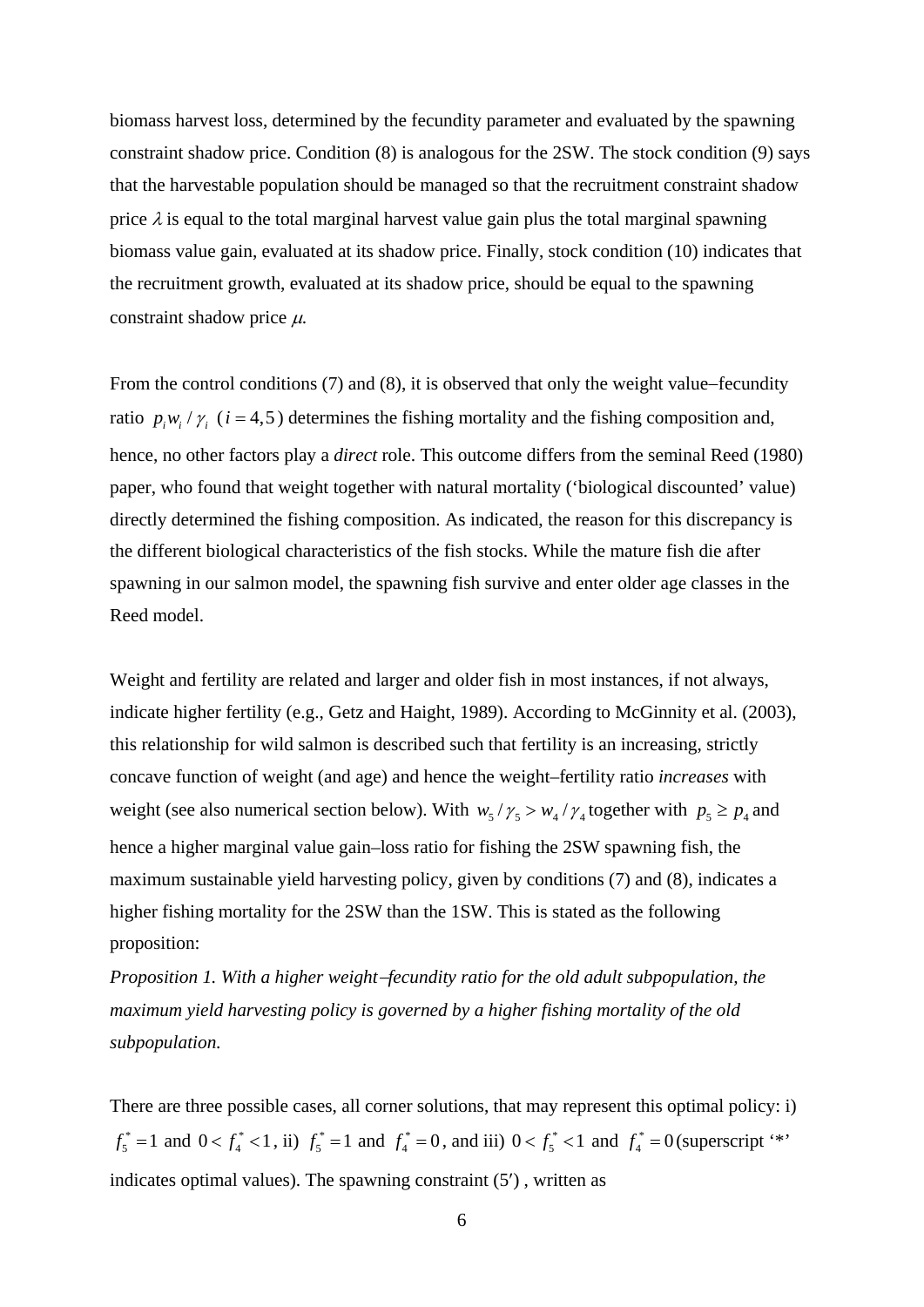$N_3 = B/[\gamma_4 s_3 \sigma (1 - f_4) + \gamma_5 s_3 (1 - \sigma) s_4 (1 - f_5)]$  will then be steeper in case i) than in case ii), which again will be steeper than that in case iii). See Figure X.1.

Therefore, when taking the recruitment constraint  $(6')$  into account (again, see Figure X.1), we find that the size of the spawning population  $B^*$  as well as the harvestable stock  $N_3^*$  will be highest with harvest option iii) and lowest if case i) represents the optimal policy. If  $p_5 w_5 / \gamma_5$  is substantially higher than  $p_4 w_4 / \gamma_4$ , we may intuitively suspect that it is beneficial for the manager to invest in the salmon population by leaving the young mature population unexploited and harvesting the whole old adult population. Hence, case ii), where  $f_5^* = 1$  and  $f_4^* = 0$ , should maximize the sustainable yield. On the other hand, with a 'small' weight value–fertility ratio difference, either case i), with harvesting of both mature populations, or case iii), with harvesting of the old mature population only, should possibly represent the optimal solution.

In case i) with  $f_5^* = 1$  and  $0 < f_4^* < 1$ , the spawning constraint shadow price is determined through condition (7) as  $\mu^* = p_4 w_4 / \gamma_4$ . Combination with Eq (9) yields  $\lambda^* = s_3[p_4w_4\sigma + p_5w_5(1-\sigma)s_4]$ . When inserting into Eq (10), the optimal spawning biomass is governed by  $R'(B^*) = \mu^* / s\lambda^* = 1 / s s_3 [\gamma_4 \sigma + (p_5 w_5 \gamma_4 / p_4 w_4)(1 - \sigma) s_4]$ . N'' then follows from Eq. (6'), and we find the fishing mortality  $f_4^*$  next through Eq (5'),  $B^* = s_3 \gamma_4 \sigma (1 - f_4) N_3^*$ . If case ii) with  $f_5^* = 1$  and  $f_4^* = 0$  represents the optimal policy, the spawning constraint (5') reads  $B = \gamma_A s_A \sigma N_A$ . Therefore, in this case, Eq (5) together with the recruitment constraint (6')  $N_3 = sR(B)$  alone determines  $N_3^*$  and  $B^*$ . In case iii), where  $0 < f_5^* < 1$  and  $f_4^* = 0$ , the spawning constraint shadow price is determined through condition (8) as  $\mu^* = p_5 w_5 / \gamma_5$ , whereas Eq (9) determines the recruitment constraint shadow price as  $\lambda^* = s_3 p_5 w_5 [\gamma_4 \sigma / \gamma_5 + (1 - \sigma) s_4]$ . Therefore, just as in case i), the size of the spawning

biomass is found through Eq (10), now as  $R'(B^*) = 1/ss_3[\gamma_4\sigma + \gamma_5(1-\sigma)s_4]$  while  $N^*$  next follows from Eq. (6'). The optimal fishing mortality is again determined by the spawning constraint (5'), in this case iii) as  $B^* = s_3[\gamma_4\sigma + \gamma_5(1-\sigma)s_4(1-f_5)]N_3^*$ .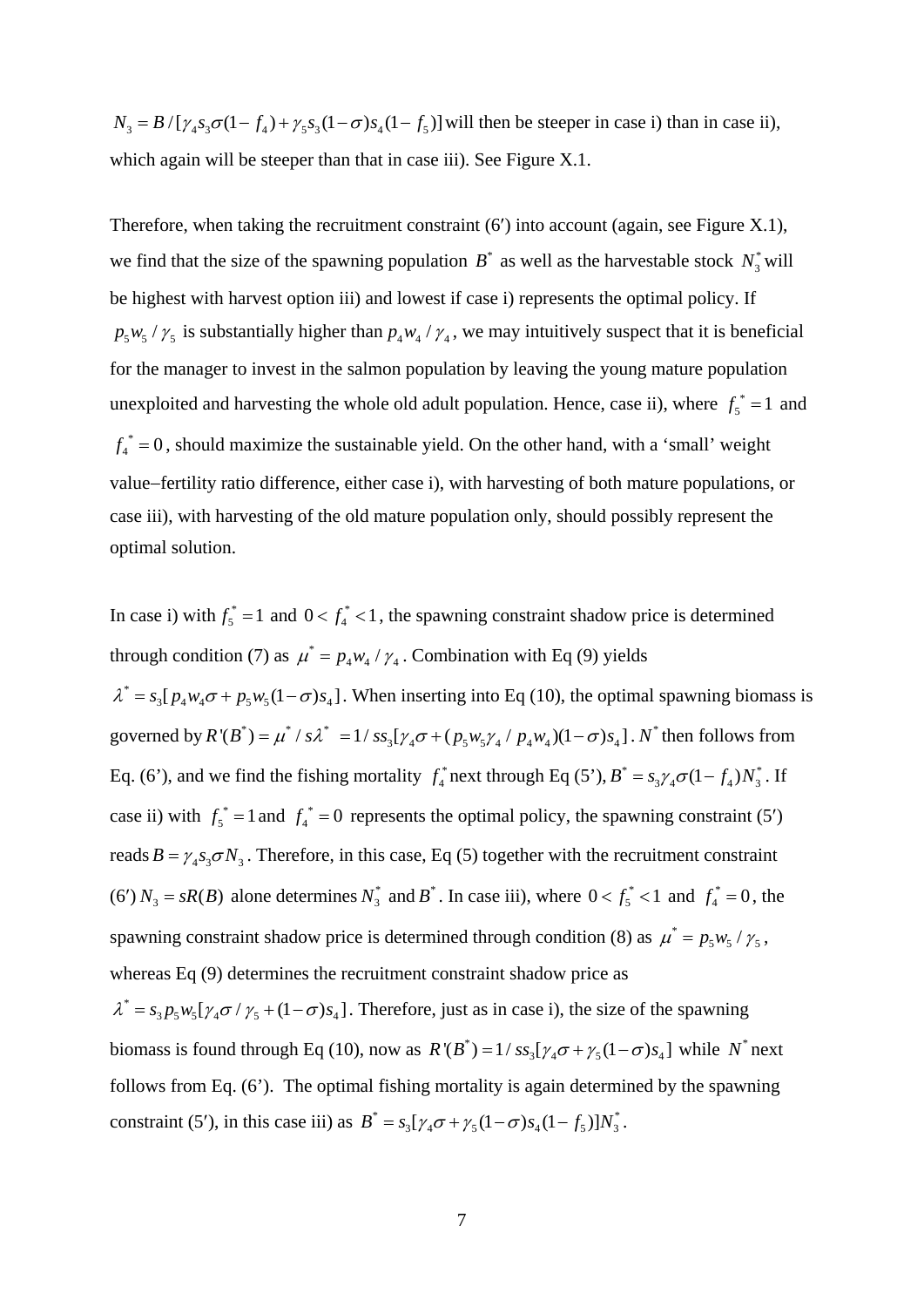As indicated, changes in fishing prices may shift the optimal harvest policy from targeting only 2SW to targeting both stocks, and the *vice versa*. While price shifts have no effects within case ii) and case iii), we find  $\partial R'(B^*) / \partial p_4 > 0$  within case i) as

 $R'(B^*) = 1/ss_3[\gamma_4\sigma + (p_5w_5\gamma_4/p_4w_4)(1-\sigma)s_4]$  then describes the optimal spawning stock. Therefore,  $\partial B^* / \partial p_4 < 0$  and also  $\partial N_3^* / \partial p_4 < 0$  hold. The effects of  $p_5$  are of the opposite. Because the spawning constraint (5') writes  $B = s_3 \gamma_4 \sigma (1 - f_4) N_3$  in this case i), a higher  $p_4$  is satisfied with a higher  $f_4^*$ . Not surprisingly, with  $p_4 = p_5$  we find zero stock and harvesting effects of price changes. There are then simply no price trade-offs present. These price effects found here are generally different from the standard biomass (lumped parameter) fishery model (e.g., Clark, 1990) where changing harvest value, in absence of stock dependent harvesting costs (and other possible stock values), have no effects when determining the maximum sustainable yield policy.

### **X.4. Non-selective fishing pattern**

It may also be of interest to find the maximum economic yield when our optimal selective fishing pattern is replaced by an optimal fishing pattern with similar, or uniform, fishing mortalities. This scheme may hence indicate a non-selective fishing situation where 'a fish is a fish' as considered in biomass models used in the traditional bioeconomic analysis (e.g., Clark 1990). Our optimizing problem is then described by the goal of maximizing  $\pi = [p_A w_A s_A \sigma f_A + p_S w_S s_A (1-\sigma) s_A f_S] N_A$  subject to the spawning and recruitment constraints, Eqs. (5') and (6'), respectively, and  $f_4 = f_5 = f$ .

The Lagrangian of this problem may be written as

 $L = [p_{A}w_{A}s_{3}\sigma + p_{5}w_{5}s_{3}(1-\sigma)s_{A}]fN_{3} - \lambda[N_{3}-sR(B)] - \mu[B-[y_{A}s_{3}\sigma + y_{5}s_{3}(1-\sigma)s_{A}] (1-f)N_{3}]$ when inserting for the uniform fishing pattern. The first order necessary conditions ( again with  $N_3 > 0$  and  $B > 0$  ) reads:

(11) 
$$
\partial L / \partial f = N_3 \{ [p_4 w_4 \sigma + p_5 w_5 (1 - \sigma) s_4] - \mu [(\gamma_4 \sigma + \gamma_5 (1 - \sigma) s_4] \} = 0; 0 < f < 1,
$$

and

$$
(12) \qquad \partial L / \partial N_3 = [p_4 w_4 s_3 \sigma + p_5 w_5 s_3 (1 - \sigma) s_4] f - \lambda + \mu [ \gamma_4 s_3 \sigma + \gamma_5 s_3 (1 - \sigma) s_4 ] (1 - f) = 0,
$$

together with Eq (10). The control condition (11) must hold as equation as stock depletion never can be beneficial under this economic yield scenario with zero discount rent.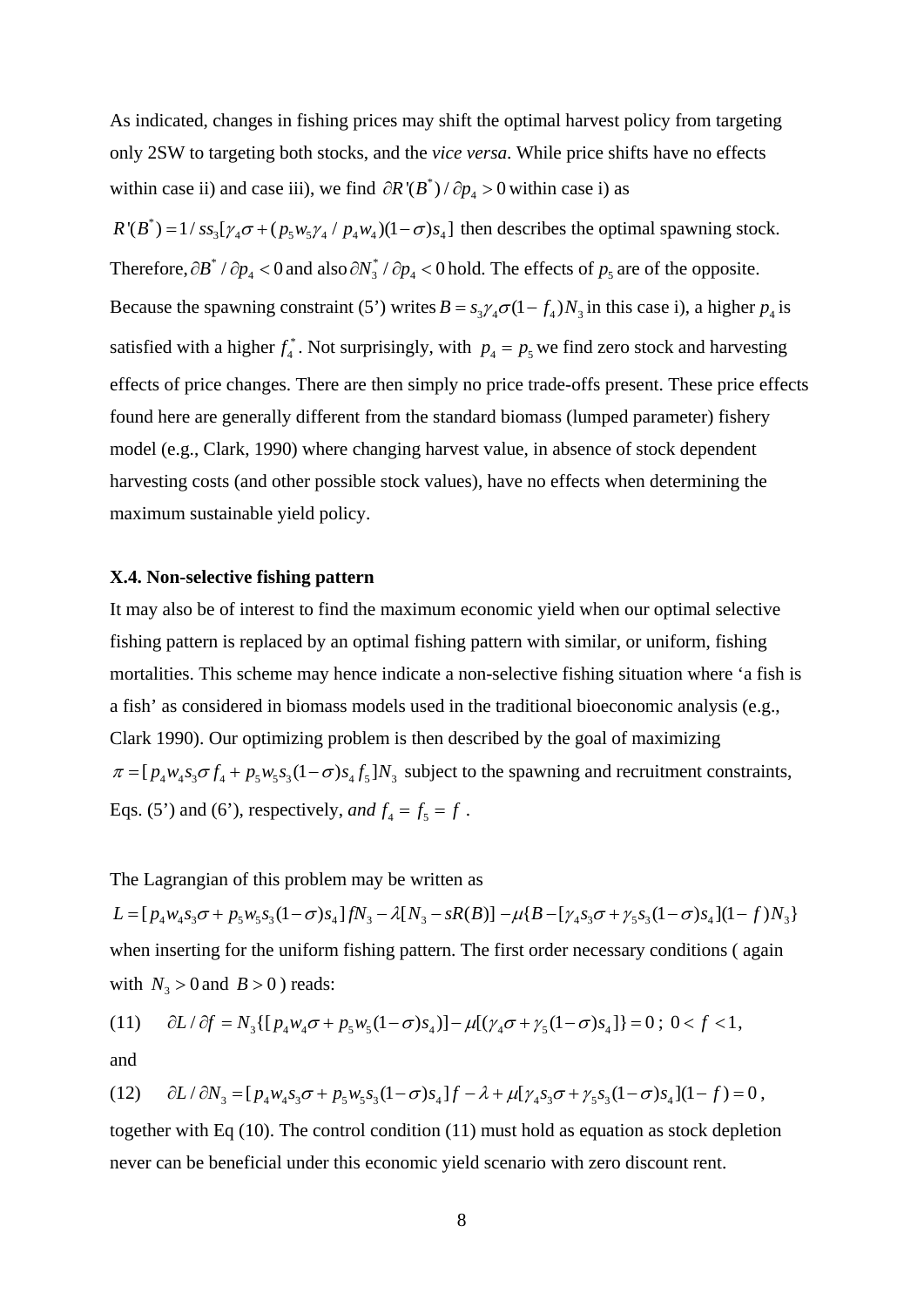With  $N_3 > 0$ , this equation may also be written as

 $[p_4w_4\sigma / s_4 + p_5w_5(1-\sigma)] = \mu^*[\gamma_4\sigma / s_4 + \gamma_5(1-\sigma)]$  after some small rearangements. Therefore, the optimal uniform fishing pattern may be characterized as a situation where the 'biological discounted' marginal harvesting value (marginal gain) equalizes the 'biological discounted' fertility (marginal loss), evaluated by the spawning constraint shadow value. This equation also determines the optimal spawning constrain shadow price,  $\mu^*$ .

The uniform harvesting pattern can never be more economic beneficial than the selective harvesting scheme as one more constraint is included in the non-selective maximization problem. When combining Eqs (11) and (12) we find  $\lambda = \mu s_s [\gamma_4 \sigma + \gamma_5 (1 - \sigma) s_4]$  after some small rearrangements. Inserted into condition (10), the size of the spawning biomass is next described as  $R'(B^*) = 1/ss_3[\gamma_4\sigma + \gamma_5(1-\sigma)s_4]$ . Therefore, we find exactly the same optimal spawning population as in the above selective harvesting case iii) and the marginal harvesting value (marginal gain) has no influence on the optimal uniform fishing pattern. This is stated as:

*Proposition 2. The marginal harvesting value (marginal gain) has no influence on the optimal uniform fishing pattern.* 

Different fish prices and differences in fish weigh among 1SW and 2SW have therefore no influence on the optimal fishing pattern. Moreover, if prices, fish weights and fertility are such that case iii) represents the optimal harvesting policy under the assumption of selective harvesting, the size of the spawning biomass and degree of exploitation will be similar under uniform harvesting.

#### **X.5. Numerical illustration**

The above theoretical reasoning will now be illustrated numerically. Hansen et al. (1996) estimated a salmon recruitment function for a small river in Norway (the Imsa River) based on the Shepherd recruitment function, which includes three parameters. In our model, we choose a simpler approach and use the Beverton–Holt function (cf. Figure X.1). This function may be specified as  $R(B) = r \frac{B}{1 + B/K}$ , with  $r > 0$  as the intrinsic growth rate, or maximum number of recruits per (fertility adjusted) spawning salmon, and  $K > 0$  as the stock level for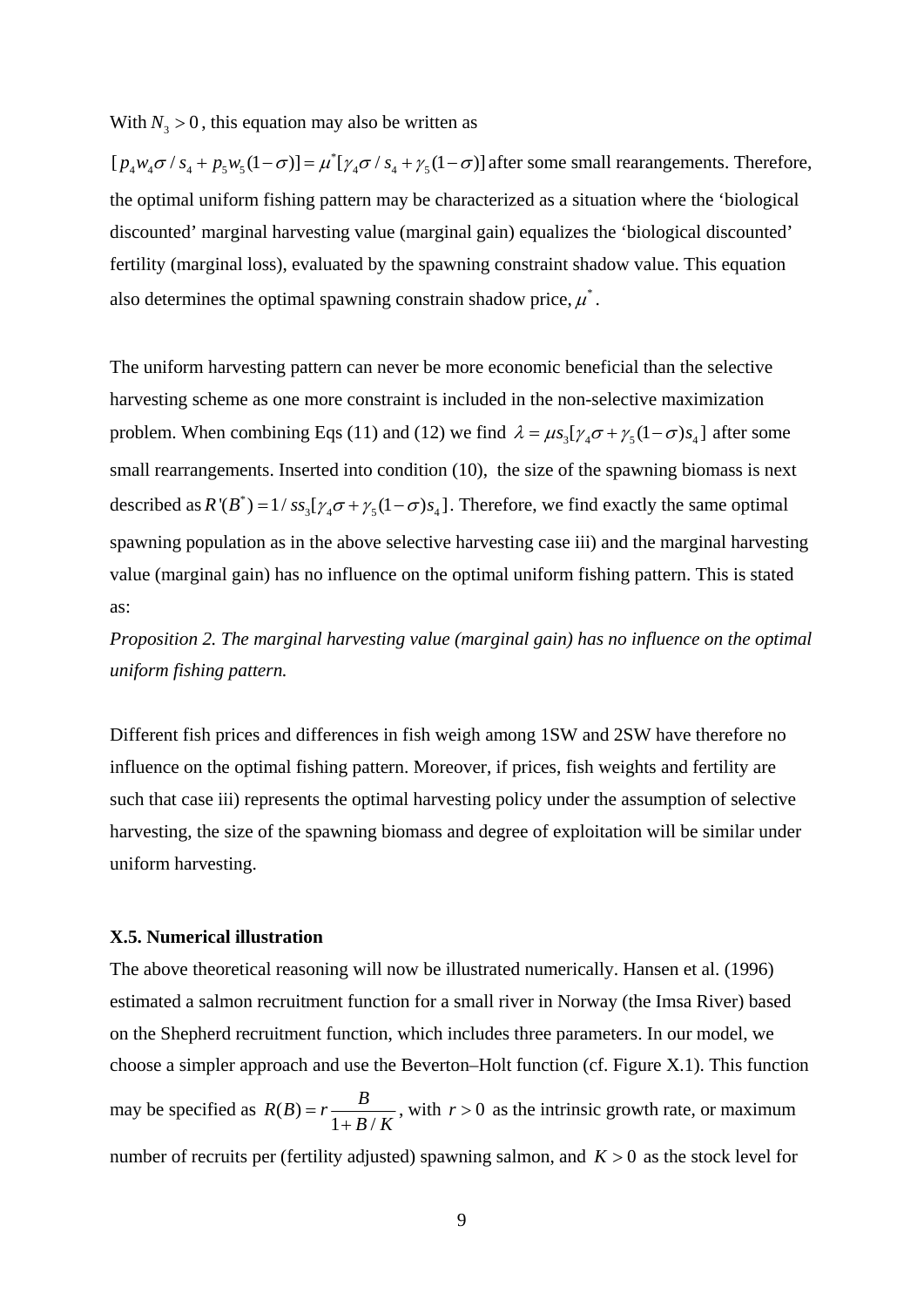which density-dependent mortality equals density-independent mortality. The size of *rK* yields the maximum number of recruits and scales the system ('size of the river'), which is assumed to be 40,000 (number of recruits). The value of *r* indicates the 'quality' of the river, and we choose  $r = 400$  (number of recruits per spawning salmon). Then, we find  $K = 100$ . The fertility – weight relationship is based on McGinnity et al. (2003) given as  $\gamma = 4.83 w^{0.87}$ (weight *w* is here measured gramme). In the river Imsa in Norway, the same functional form is estimated as  $\gamma = 5.10w^{0.86}$  (personal communication senior researcher Ola Diserud Norwegian Institute of Natural Research, Trondheim).When normalizing the fertility parameter of the SW1 to one,  $\gamma_4 = 1$ , and using the McGinnity et al functional form, we find  $\gamma_5 = 2.4$  under the assumption of fishing weights  $w_4 = 2.0$  and  $w_5 = 5.5$  (kg/salmon). These weights fit a 'typical' medium-sized Norwegian salmon river (NOU, 1999). The survival parameters are based on NOU (1999), whereas the fishing prices are related to recreational fishery, which, as indicated, is far more important economically than the marine fishery. The assumption here is that the fishing permit price in a reasonably good river is about 200 NOK per day (see also Olaussen and Liu 2011). Based on average catch success, this permit price may translate into fishing prices in the range of 100–400 (NOK/kg), or even higher. We assume the same price for old and young and use  $p_4 = p_5 = 150$  (NOK/kg). We then have  $p_5 w_5 / \gamma_5 = 343.8 > p_4 w_4 / \gamma_4 = 300$  (NOK/fish). Table X.1 summarizes the baseline parameter values.

#### Table X.1 about here

Because the weight–fertility value ratio is highest for the 2SW population, the economic yield maximizing fishing mortality will be highest for this old adult population (Proposition 1). Table X.2 (first row) demonstrates where case i) with  $f_5^* = 1$  and  $f_4^* = 0.31$  yields the optimal fishing mortality. Reducing the gain–loss ratio of the young mature subpopulation by lowering  $p_4$  while keeping all other parameters at their baseline values, and hence increasing the discrepancy between  $p_5 w_5 / \gamma_5$  and  $p_4 w_4 / \gamma_4$ , leads to an optimal fishing policy described by case ii), with no harvesting of young fish (row two). Row three indicates what happens when the natural survival rate of the young *s* is reduced while all other parameters are kept at their baseline values. Such a reduction may be the result of infection through transmission of lice from farmed salmon. Indeed, as indicated in the introductory section, this is considered to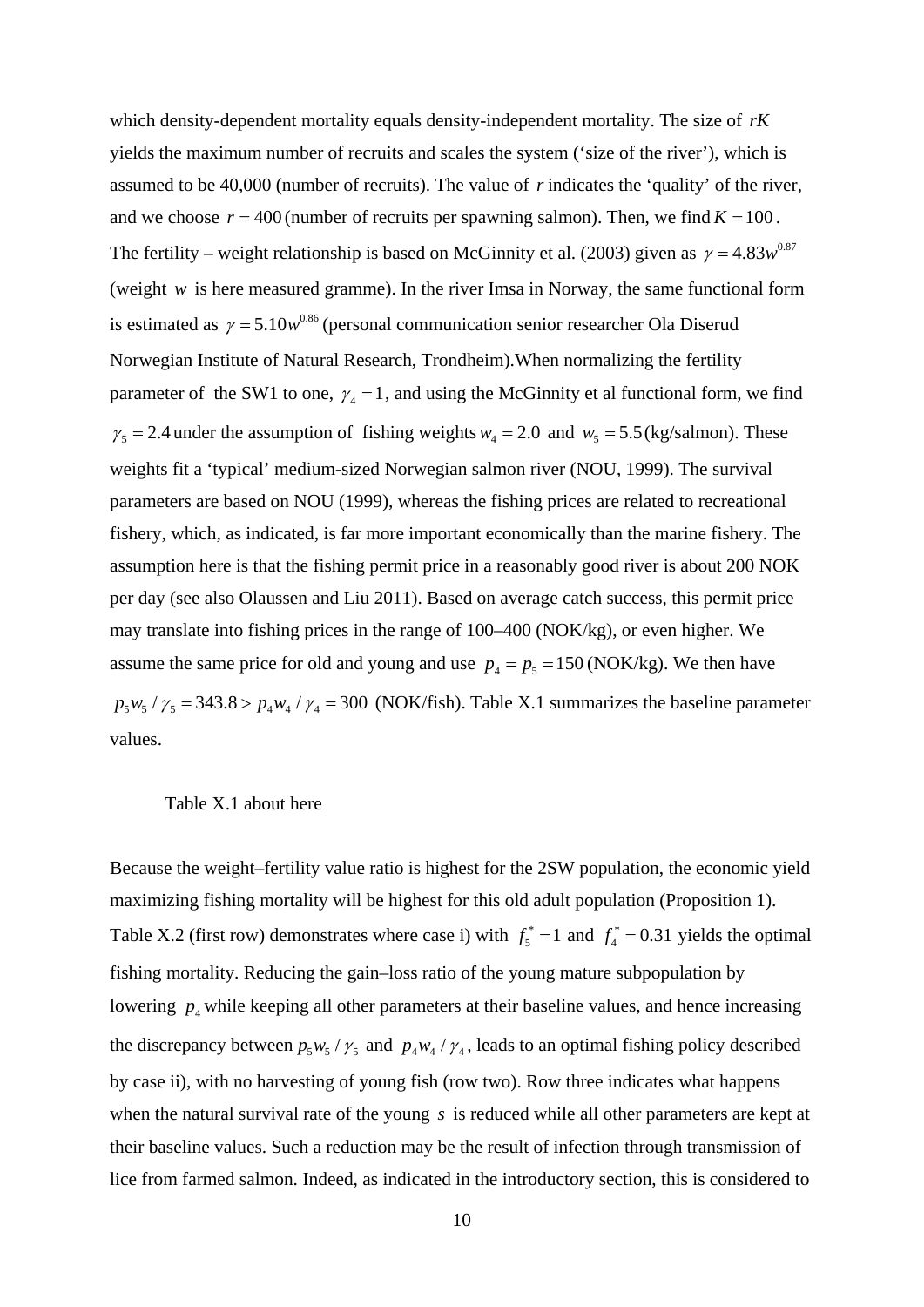be one of the most important threats to the wild Atlantic salmon (see, e.g., Verspoor et al. 2003). A 40% reduction yields quite dramatic effects. The spawning biomass declines significantly and the profit is reduced by more than 50%. Again, case i) with harvesting of the entire old adult population represents the optimal fishing policy.

The last row in Table X.2 finally illustrates the optimal non-selective and uniform fishing pattern under the baseline parameter values scenario and where the marginal fishing value (marginal gain) plays no role (Proposition 2).We find the fishing mortality to be 0.70 and the fish abundance reduces somewhat to the baseline selective scheme (first row). As expected the profit is lower, but the reduction is quite insignificant. The changes in the size of the harvestable population  $N_3^*$  and spawning population  $B^*$  are also quite modest. However, when case ii) with  $f_5^* = 1$  and  $f_4^* = 0$  represents the optimal scheme due to increased weight– fecundity discrepancy (row two), the differences in the spawning stock becomes more profound as the uniform fishing mortality still is 0.70 in the uniform case as changes in fishing prices play no role here.

Table X.2 about here

### **X.6. Concluding remarks**

In this chapter, we have from a theoretical point of view, studied the maximum sustainable yield management of an age-structured wild Atlantic salmon (*Salmo salar*) population with two spawning and harvestable classes. Under the assumption of perfect fishing selectivity, the basic finding is that the weight-fecundity ratio discrepancy between the harvestable classes determines the optimal fishing mortality and the fishing composition, and no other factors play a *direct* role. This is stated as Proposition 1. Our analysis and findings are based on the Atlantic salmon, but the results will also apply to, e.g., the various Pacific salmon stocks, which also die after spawning.

The model is also studied fishing under imperfect selectivity and similar fishing mortalities in the harvest. We find here that the marginal fishing value (gain) has no influence on the optimal fishing pattern. This is stated as Proposition 2. Only the marginal loss (fertility) counts, together with survival and composition of the 1SW and 2SW stock counts. The uniform fishing pattern yields lower profit that under the perfect selectivity pattern. In the

11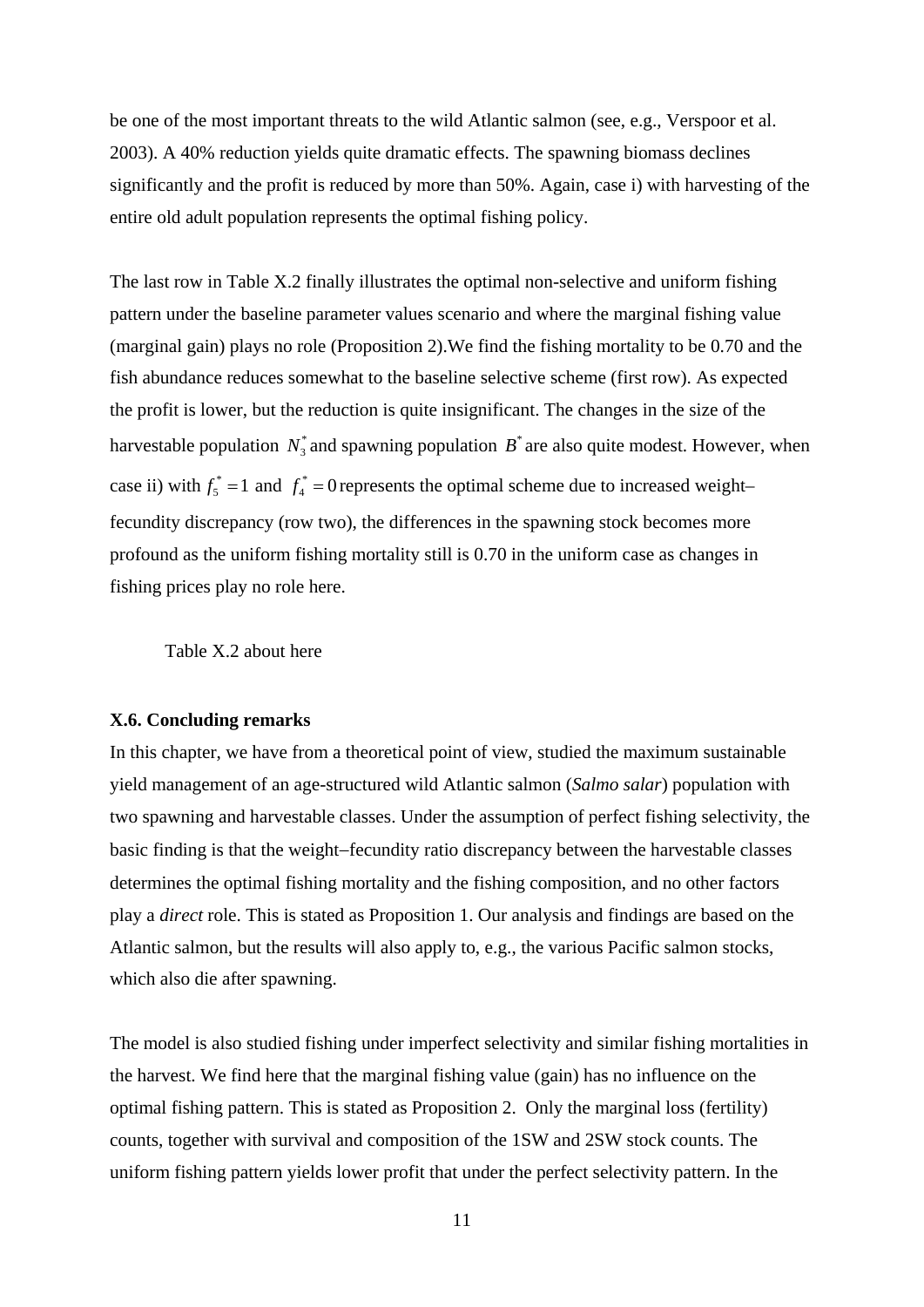numerical illustration this loss is quite small. However, as also demonstrated, the differences in the size of the spawning stock and harvestable stock size may be quite significant.

# **References**

Clark, C. 1990. Mathematical Bioeconomics. John Wiley Intersicience, New York

Getz, W. and R. Haight 1988. Population Harvesting. Princeton University Press, Princeton

Groot, G. and L. Margolis (eds.) 1991. Pacific salmon life histories. UBC press, Vancouver

Hansen, L. P. , B. Jonsson and N. Jonsson 1996. Overvåking av laks fra Imsa og Drammenselva (in Norwegian). NINA Oppdragsmelding 401, Trondheim

Hindar, K., I. Flemming, P. McGinnity and O. Diserud 2006. Genetic and ecological effects of farmed salmon on native salmon: modeling from experimental results. ICES Journal of Marine Science 63: 1234-1247

Kulmala, S., M. Laukkanen and C. Michielsens 2008. Reconciling economic and biological modelling of a migratory fish stock: Optimal management of the Atlantic salmon fshery in the Baltic Sea. Ecological Economics 64: 716-728

Laukkanen, M. 2001. A bioeconomic analysis of the Northern Baltic salmon fishery. Environmental and Resource Economics 188: 293-315

Liu, Y., O. Diserud, K. Hindar and A. Skonhoft 2012. An ecological model on the effects of interactions between escaped and wildl salmon (*Salmo salar*). Fish and Fisheries (forthcoming)

McGinnity, P. et al. 2003. Fitness reduction and potential extinction of wild populations of Atlantic salmon, *Salma salar*, as a result of interactions with escaped farm salmon. Proceedings of the Royal Society B 270: 2443-2450 Mills, D. 1989. Ecology and management of Atlantic salmon. Chapman and Hall, New York

NASCO 2004. Report on the activities of the North Atlantic salmon conservation organization. 2002-2003. (www.nasco.int)

NOU 1999. Til laks åt alle kan ingen gjera? (in Norwegian) Norges Offentlige utredninger1999:9, Oslo.

Olaussen, J. O. and Y. Liu 2011. On the willingness-to-pay for recreational fishing. Escaped farmed versus wild Atlantic salmon. Aquaculture Economics & Management 15: 245-261

Olaussen, J.O. and A. Skonhoft 2008. A bioeconomic analysis of a wild Atlantic salmon recreational fishery. Marine Resource Economics 23: 119- 139

Reed, W. J. 1980. Optimum age-specific harvesting in a nonlinear population model. Biometrics 36: 579–593.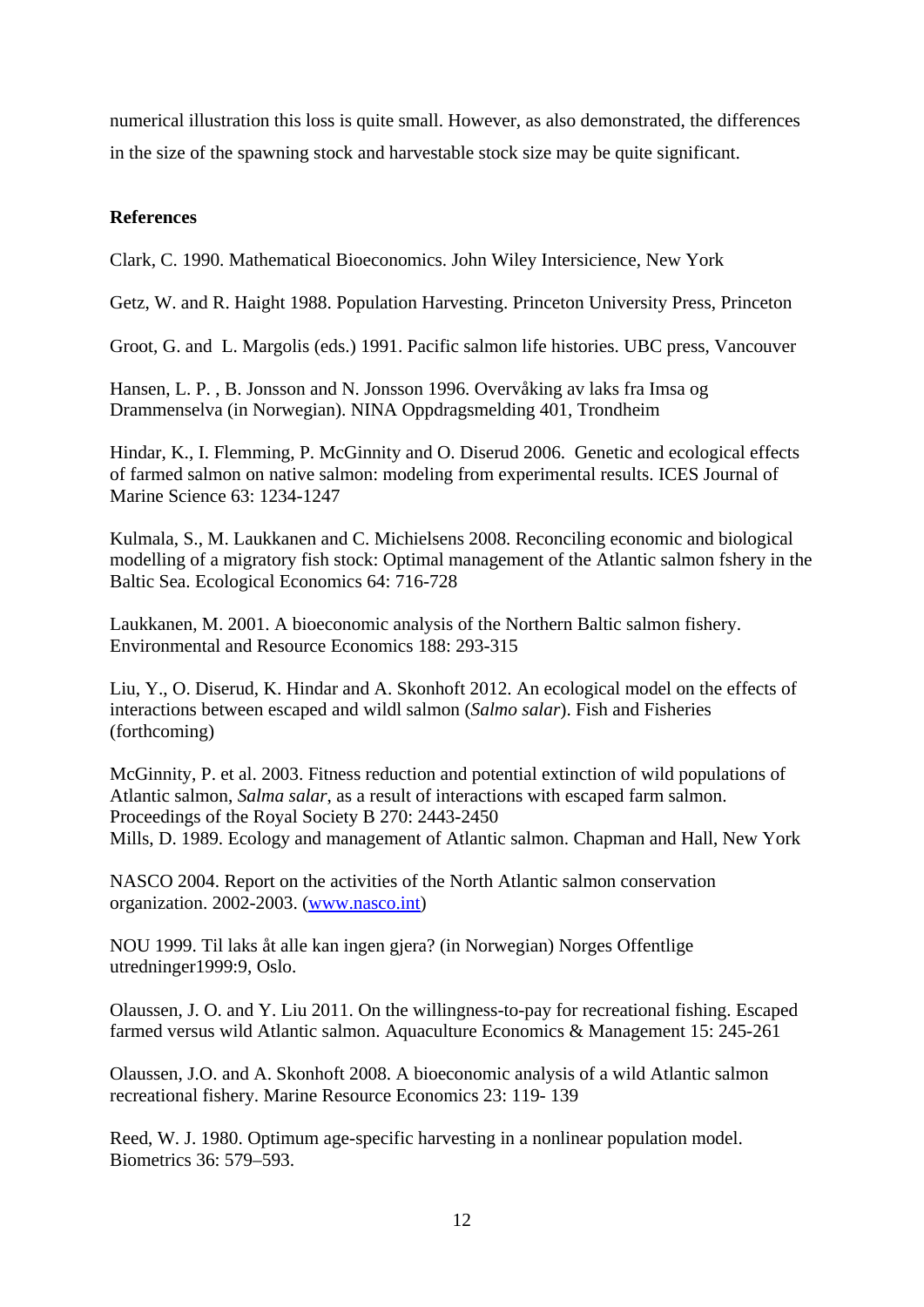Routledge, R. 2001. Mixed-stock vs. terminal fisheries: A bioeconomic model. Natural Resource Modeling 14: 523-539

Sydaeter, K., P. Hammond, A. Seierstad and A. Strom 2005. Further Mathematics for Economic Analysis. Prentice Hall, Harlow england

Verspoor, E., L. Stradmeyer and J. Nielsen (eds.) 2003. The Atlantic Salmon. Genetics, Conservation and Management. Blackwell Publishing, New York

| <b>PARAMETER</b> | <b>DESCRIPTION</b>        | <b>VALUE</b>        |  |
|------------------|---------------------------|---------------------|--|
| S                | Natural survival rate     | 0.05                |  |
|                  | young                     |                     |  |
| $S_3$            | Natural survival rate     | 0.5                 |  |
|                  | young adult               |                     |  |
| $S_4$            | Natural survival rate old | 0.5                 |  |
|                  | adult                     |                     |  |
| r                | Intrinsic growth rate     | 400 (# of recruits/ |  |
|                  | recruitment function      | fertility adjusted  |  |
|                  |                           | spawner)            |  |
| K                | Scaling parameter         | 100 (# of spawners) |  |
|                  | recruitment function      |                     |  |
| $\sigma$         | Migration parameter       | 0.5                 |  |
| $W_4$            | Weight young adult        | $2.0$ (kg/fish)     |  |
| $W_5$            | Weight old adult          | $5.5$ (kg/fish)     |  |
| $\gamma_4$       | Fecundity parameter       | 1.0                 |  |
|                  | young adult               |                     |  |
| $\gamma_{5}$     | Fecundity parameter old   | 2.4                 |  |
|                  | adult                     |                     |  |
| p <sub>4</sub>   | Fish price young adult    | 150 (NOK/kg)        |  |
| p <sub>5</sub>   | Fish price old adult      | 150 (NOK/kg)        |  |

|  |  | Table X.1. Biological and economic baseline parameter values |  |
|--|--|--------------------------------------------------------------|--|
|--|--|--------------------------------------------------------------|--|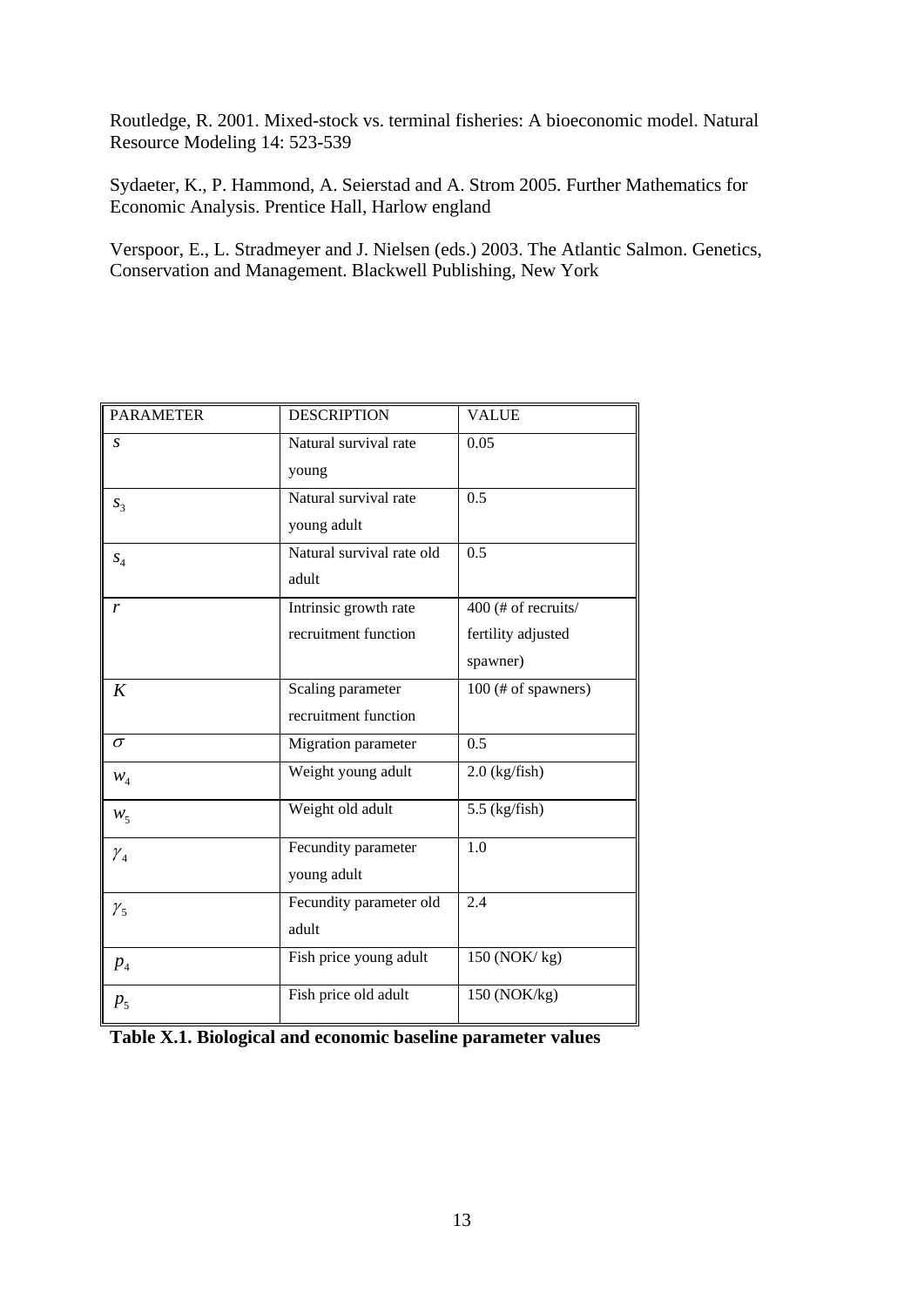|                   | $f_4^*$ | $f_5^*$ | $N_3(\#)$ | $B$ (#) | $H_{4}^{\ast}$ (#) | $H^*_{5}(\#)$ | $\pi^*(1000)$ |
|-------------------|---------|---------|-----------|---------|--------------------|---------------|---------------|
|                   |         |         |           |         |                    |               | NOK           |
| Baseline values   | 0.31    | 1.00    | 1,420     | 245     | 110                | 178           | 179           |
| 200% reduction    | 0.00    | 1.00    | 1,600     | 400     | $\mathbf{0}$       | 200           | 165           |
| price young adult |         |         |           |         |                    |               |               |
| $(p_4 = 50)$      |         |         |           |         |                    |               |               |
| 40% reduction     | 0.11    | 1.00    | 751       | 167     | 21                 | 94            | 84            |
| natural survival  |         |         |           |         |                    |               |               |
| rate young        |         |         |           |         |                    |               |               |
| $(s = 0.03)$      |         |         |           |         |                    |               |               |
| Uniform fishing.  | 0.70    | 0.70    | 1,397     | 232     | 244                | 122           | 173           |
| Baseline values   |         |         |           |         |                    |               |               |

**Table X.2: Maximum economic yield**